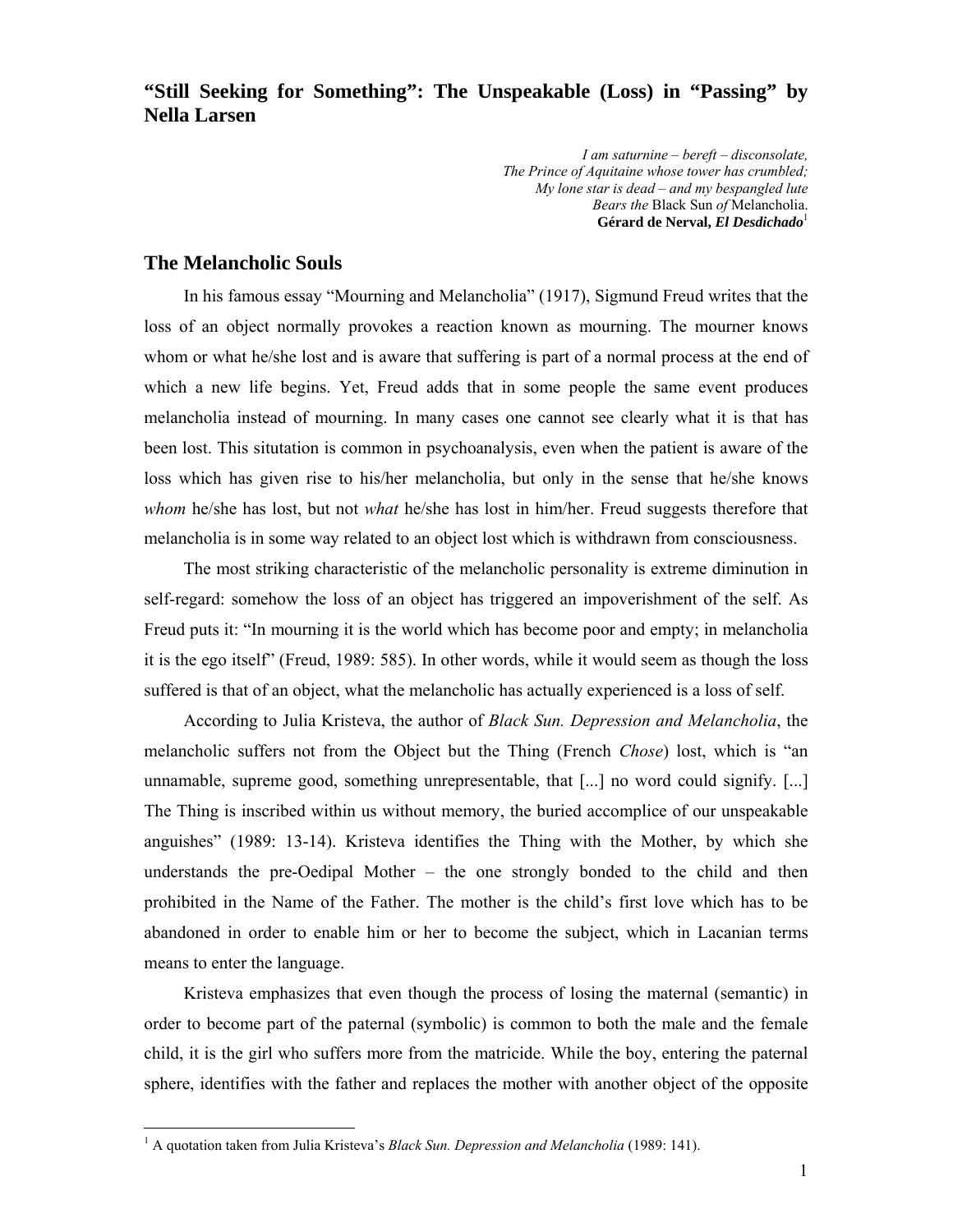sex, the girl has to return to the abandoned mother to identify with her in order to make herself an object of the opposite-sex desire. According to Kristeva, this is "an unbelievable symbolic effort," as for the girl the act of killing the mother is, in fact, the act of killing herself. This thesis explains why, and sociology seconds the observation, depression (Kristeva uses this term interchangeably with that of melancholia) is more frequently called "a feminine disease:" "In the midst of its lethal ocean, the melancholy woman is the dead one that has always been abandoned within herself and can never kill outside herself" (30).

For Kristeva, as well as for Luce Irigaray, the only possible way to solve the problem of the melancholic and to halt his/her self-destructive drive is to "reveal the sexual (homosexual) secret of the depressive course of action that causes the melancholy person to *live with death* [...]." Thanks to this the melancholic is "able to integrate *loss* as signifiable as well as erogenetic. The separation henceforth appears no longer as a threat of disintegration but as a *stepping stone* toward some other – conflictive, bearing Eros and Thanatos, open to both meaning and nonmeaning" (Kristeva, 83). Though recovery of the lost object (the maternal Thing) as an erotic object (the Object of desire) insures continuity in a metonymy of pleasure, for women, it means the necessity of being faced with "the dilemma of homosexual drive."<sup>2</sup> And what, for Kristeva and especially for Irigaray, is expected to be an unquestionable value or at least an unavoidable consequence of the economy of desire (since lesbianism is understood as a re-creation or repetition of the primary mother-daughter (homosexual) attachment), $3$  for Judith Butler, it is not necessarily such a great feast of the mother-daughter reunion.

According to Butler, who in *Gender Trouble* juxtaposes Freud's "Mourning and Melancholia" with his later work, *The Ego and the Id* (1923), "the taboo against homosexuality must *precede* the heterosexual incest taboo; the taboo against homosexuality in effect creates the heterosexual 'dispositions' by which the Oedipal conflict becomes possible" (Butler, 1999: 82). Butler's comparative reading of Freud's essays proves that he has separated identification (desire to be) from desire to have (desire for); for him these have been "two psychologically distinct ties:" "For Freud, desire for one sex is always secured through identification with the other sex; to desire and to identify with the same person at the same time is, in this model, a theoretical impossibility" (Rottenberg).

Butler notices that in heterosexual order a complicated process of gender identification and desire directed at the opposite sex, which is, at the same time, the process of one's dealing

<sup>&</sup>lt;sup>2</sup> Kristeva writes that the lost object may be recovered as erotic object (and this is the case of male heterosexuality or female homosexuality); transposed onto the other (sex) now eroticized (in case of heterosexual woman); or constructed into "sublime" erotic object (in social bonds, intellectual and aesthetic productions etc.). (28).

 $3$  This is what Irigaray concludes in her essay "Body against Body: In Relation to the Mother" (1993).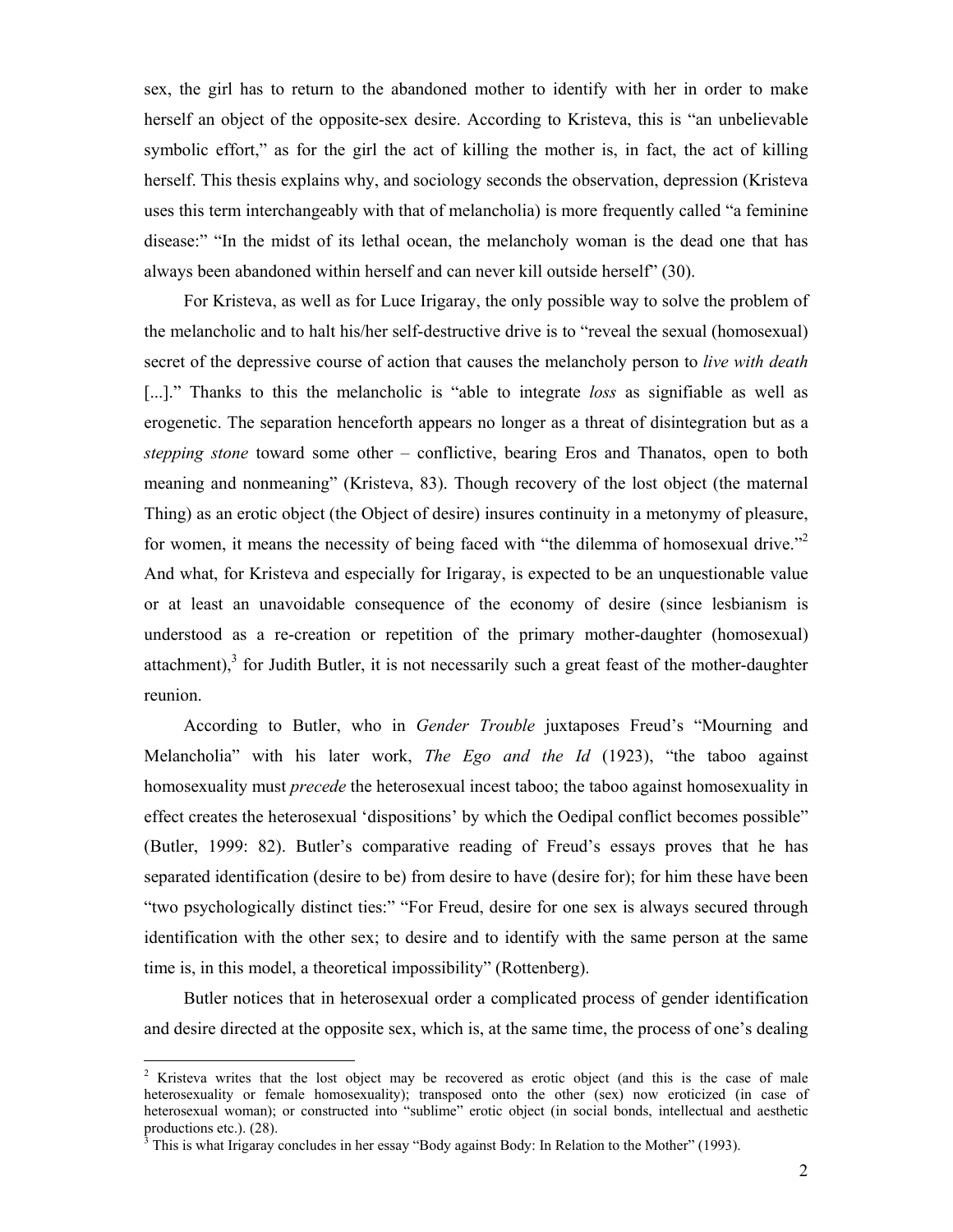with the loss of the object once loved and desired, is preceded by the total prohibition of desire for the same-sex object.<sup>4</sup> It happens because the consolidation of the ego is always accompanied by the appearance of the ego ideal (super-ego), "which acts as a moral agency of various kinds. [...] As a set of sanctions and taboos, the ego ideal regulates and determines masculine and feminine identifications. Because identifications substitute for object relations, and identifications are the consequence of loss, gender identification is a kind of melancholia in which the sex of the prohibited object is internalized as prohibition" (79-80). Referring to Foucault, Butler calls desire for the same-sex object a "repressed" one and emphasizes that "the repressive law effectively produces heterosexuality, and acts not merely as a negative or exclusionary code, but as a sanction and, [...] as a law of discourse, distinguishing the speakable from the unspeakable (...), the legitimate from the illegitimate" (83-84).

Butler's pessimistic or, if one prefers, realistic diagnosis proves that in patriarchal, heteronormative order there is no place for desire for the same-sex object and women are expected to appear in their relations with men only. Neither the mother-daughter relationship can be reactivated nor the Mother-Thing can be recovered as erotic object (other woman positioned as an object of desire). Thus the woman is doomed to eternal melancholy (the unfulfilled loss), as well as nostalgia, which, according to Lacan, "is the desire for the indefinable something" (Gallop, 1991: 150).

Nella Larsen's *Passing* (1929), read through the lens of the theory of melancholy from Freud to Butler, confirms this observation. Analyzing the dynamic relationship between Irene Redfield and Clare Kendry, two protagonists of Larsen's novella, one may figure out that under the surface of clearly expressed racial tensions, focused upon the dilemma of passing, there is a more deeply hidden problem – the one of gender identity and sexual desire. Or, putting it in other words, in Larsen's text, there is a great accumulation of racial, gender and sexual tensions which remain unrelieved as long as the characters obey the rules of white, patriarchal and heteronormative society that represses any exception to these rules, and especially Black lesbian desire.

Claiming that Larsen's female characters are "still seeking for something," I am going to demonstrate that what they are really looking for is another woman: the object of desire and the link to the first lost object which is the Mother herself. The loss of the Mother combined with denial of desire for the same-sex object leads to melancholic self-destruction. As a result of women's appearing in relations with men only and their supporting the traditional system

l

<sup>&</sup>lt;sup>4</sup> In other words, gender identification is a prize awarded to a person who has successfully dealt with the loss of the same-sex object once loved and desired. The person internalizes the lost object, identifies with it and at the same time transfers his/her desire onto a "fresh" object of the opposite sex. And the ego ideal, which emerges at that time, watches over the ego choices and morally scrutinizes its acts.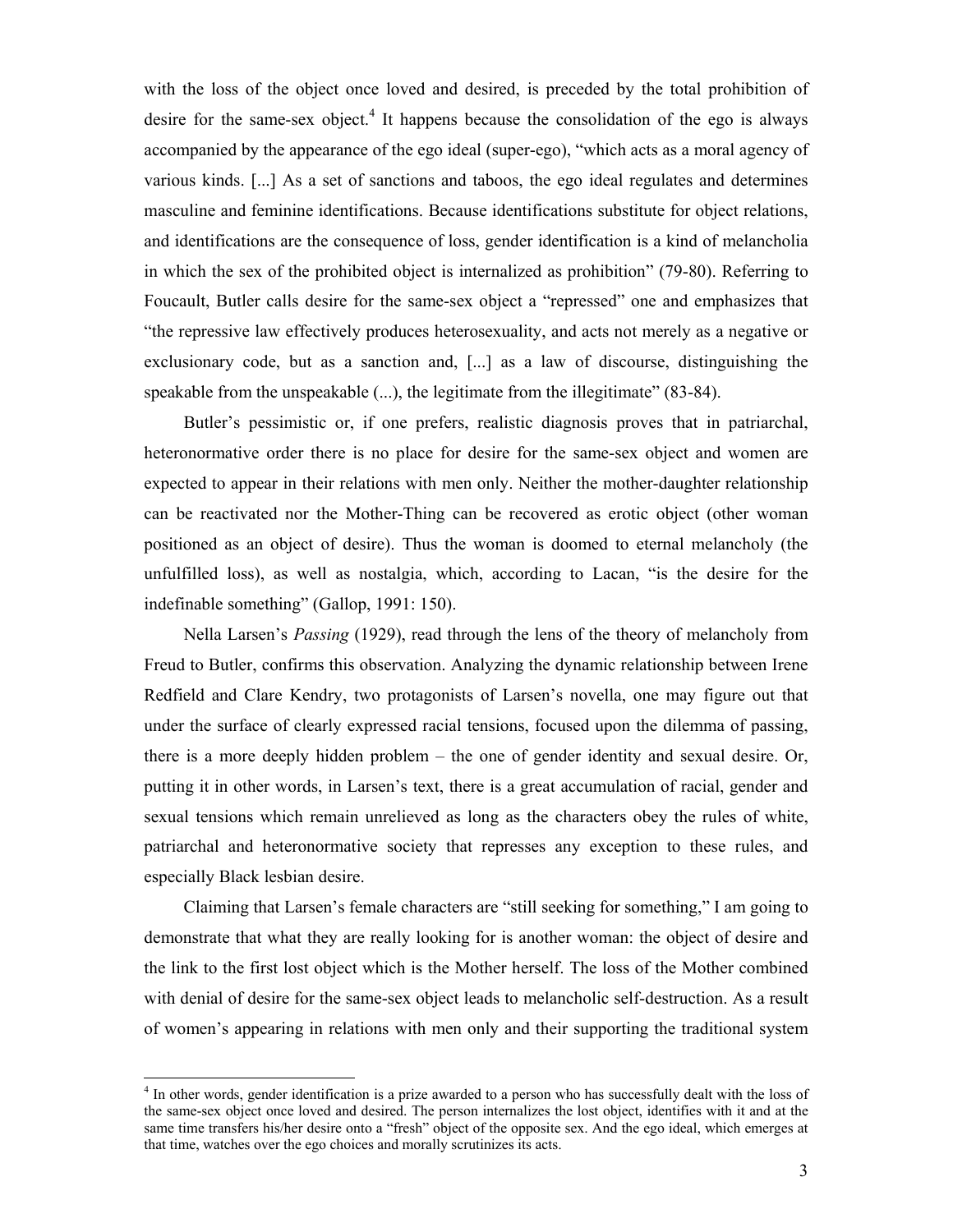of values, they are doomed to loneliness and experience the loss for which they cannot even find words. Broken maternal genealogy and locked access to language, in which the female desire might be expressed, doom women to silence and squander their chances of building an alternative world to the existing one.

However, the melancholic sense of loss in Larsen's novella is not simply about the Mother-Thing, or, in other words, it does not concern the gender/sexuality issue only. For what Judith Butler demands in her analysis of *Passing* is not to separate race, sexuality, gender, and class: "not to affirm the primacy of sexual difference, but to articulate the convergent modalities of power by which sexual difference is articulated and assumed" (1993: 168). Therefore, I claim that the loss in Larsen's text has a much broader meaning, in and through which various aspects of human identity are expressed, including the sense of rootlessness, the lack of a sense of belonging, as well as deeply internalized denial of "undesirable" elements of one's identity, considered as such by the subject itself, though usually enforced on it by the social judgment. Thus in *Passing*, the loss can be understood as something which appears along with the split of self, irresolvable conflict between one's desires and severe restrictions imposed on the ego by the social norms and laws, and which results in nostalgia for the self left behind, without a possibility of return.

### **Paradise Lost**

In his reading of Larsen's *Passing*, Biman Basu calls the first meeting between Irene and Clare after a twelve-year break in their acquaintance a "performance of [...] desire," which lasts until John Bellew, Clare's husband, disrupts it (Basu). Referring to the myth of Demeter and Persephone, I would like to explain this "performance" in terms of repetition of the mother-daughter relationship, a re-creation of the first love attachment between women, next given up in the Lacanian Name of the Father.

Hermeneutic analysis of Larsen's novella shows that the Irene-Clare encounter at the Drayton hotel restaurant bears a striking resemblance to the Demeter-Persephone encounter after the latter's return from Hades, where she spent some time kidnapped by the God of the Underworld. Like in the mythic story, in *Passing* too women recognize each other by smile, the tone of voice, and at last by the look. For Irene, Clare's eyes are not only "dark, almost black," but most of all "magnificent," "always luminous," "arresting, slow and mesmeric," and, interestingly, "mysterious and concealing." Irene sees that there is "something withdrawn and secret about them" (Larsen, 1995: 161) and both at the Drayton hotel and later at Clare's place she attempts to reveal the friend's secret.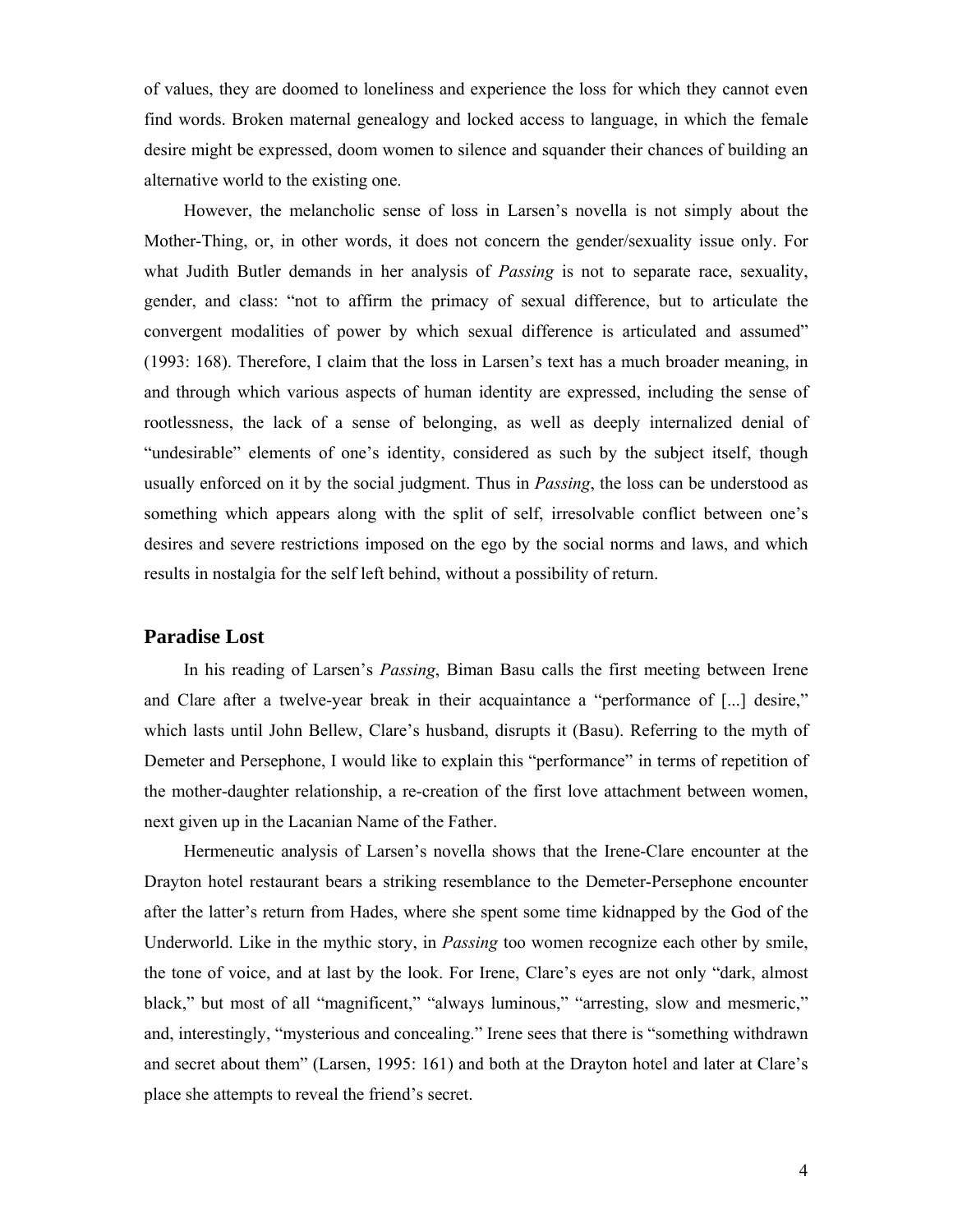Eye contact is very important in the Irene-Clare relationship. Women "look at each other," "stare," "gaze," "glance" and "watch," but from the beginning they have problems with giving each other a recognition. While Irene's eyes are described as "unseeing" (149), Clare's are "peculiar, dark and deep and unfathomable;" "the eyes of some creature utterly strange and apart" (172). Cheryl A. Wall considers that "in ironic contrast to her name, Clare is an opaque character, impossible to 'read'"  $(1995: 122)$ <sup>5</sup>. This paradoxical opaqueness is better understood when explained in reference to the name of Clare's archetype, Persephone, meaning "she who destroys light" (or, in some versions, "she who brings death"). <sup>6</sup> Like Persephone, who wanders between the Kingdom of the Underworld, where she reigns at her husband's, Hades, side, and Eleusis, where she visits her mother, Demeter, Clare passes, mediating between two worlds, the white and the Black one. As a white woman, she enjoys the luxurious life and is held in high esteem by her environment, but what she really longs for is her return to the Black community represented by Irene: "'For I am lonely, so lonely... cannot help to be with you again [...] You can't know how in this pale life of mine I am all the time seeing the bright pictures of that other that I once thought I was glad to be free of...'. [...] 'and it's your fault, 'Rene, dear. At least partly. For I wouldn't now, perhaps, have this terrible, *this wild desire* if I hadn't seen you that time in Chicago...'" (145; emphasis mine).

It must be remembered that Clare, as Irene recalls it, was "taken away," "stolen" from the Black community just like Persephone, kidnapped to the Kingdom of the Underworld; Clare literally "disappeared" (152) from the place she used to live, being at the same time blotted out of memory of her friends, including Irene. However, one "August, brilliant day, hot, with a brutal staring sun pouring down rays that were like molten rain" (146), after twelve years of absence, clothed in "a fluttering dress of green chiffon whose mingled pattern of *narcissuses*, jonquils, and *hyacinths* was a reminder of pleasantly chill spring days" (148; emphases mine), $7$  Clare re-appeared like the Greek Goddess of Springtime and Rebirth, recognizing Irene at the white-only restaurant and exposing herself to Irene's recognition.

<sup>&</sup>lt;sup>5</sup> Martha J. Cutter calls Clare "a mystery [...], a gap or blank, a screen onto which others project their own instabilities" (1996: 94).

<sup>&</sup>lt;sup>6</sup> It is interesting to observe how the meaning of Clare's name (light) is being exposed in the text, the effect of which has been achieved through a combination of significant colors of Clare's clothes (red, gold), as well as a juxtaposition of colors contrasting Clare's appearance ("Clare fair and golden, like a sunlit day" (205)) with that of her environment ("Hazelton dark, with gleaming eyes, like a moonlit night" (205)). Clare's death has been in turn described as a fading of the light: "One moment Clare had been there, a vital glowing thing, like a flame of red and gold. The next she was gone" (239).

<sup>&</sup>lt;sup>7</sup> As Laura Strong emphasizes in her analysis of the myth of Demeter and Persephone, "most versions of the story of Persephone, including the *Hymn to Demeter,* say that Persephone was wandering through an entire meadow of beautiful flowers including roses, crocuses, violets, irises and hyacinths, when the most lovely of them all caught her eye. It was the sweet-smelling narcissus with one hundred blooms, 'a flower wondrous and bright, awesome to see, for the immortals above and for mortals below'" (Strong).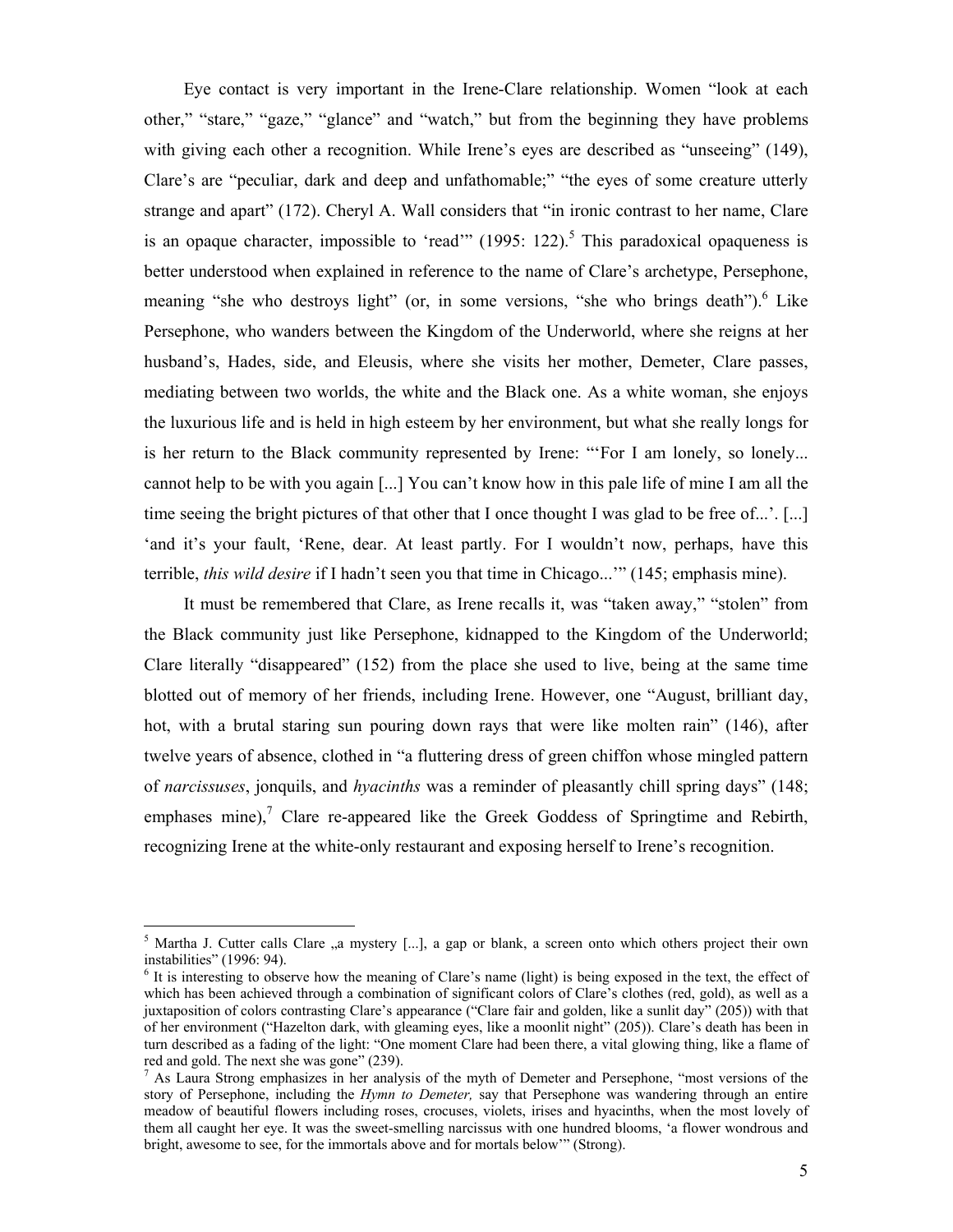Irene, who in my reading of *Passing* stands for the figure of ancient Demeter, the Mother Goddess, $<sup>8</sup>$  is not able to recognize Clare by her eyes, which remain "mysterious" and</sup> "strange," but also seem to her to be "seductive," "provocative," "caressing;" she has a "peculiar mellowing" smile, a "husky" voice, and "a lovely laugh, a small sequence of notes that was like a thrill and also like the ringing of a delicate bell fashioned of a precious metal, a tinkling" (151).

According to Julia Kristeva, author of *Revolution in Poetic Language*, such act of recognition by the tone of voice, laugh, smell, touch, taste is characteristic for the motherchild relationship in the pre-Oedipal phase, called here the semantic. What Kristeva argues, along with Luce Irigaray and Hélène Cixous, is that before the child enters the paternal (symbolic) sphere, ruled by the Father – his voice (Lacan) and gaze (Freud) – he/she "speaks" the Mother tongue, which is that of the body, senses, emotions, inexpressible and unreadable in phallogocentric discourse. Only in relationship with the Mother's body one may experience *jouissance*, the highest form of enjoyment that "fractures the structures of signification through which the subject knows himself or herself" (Middleton, 1990: 261). The recognition by smile, laugh and "husky voice," experienced by Clare and Irene, is then a kind of repetition or re-creation of the mother-daughter relationship in which both women discover *jouissance*  that does not need and does not find words to be expressed in.<sup>9</sup>

However, as Biman Basu points out, the happy feast of the mother-daughter reunion, or "performance of desire," cannot last long and is soon disrupted by Clare's husband, John Bellew, whose coming home is called "the aggressive return of the father" (Basu).<sup>10</sup> Two words, "hello Nig," spoken by Bellew in his loud booming voice (Andrew W. Ross reads Bellew's name as a homophone of "bellow"), may be understood as the Father's "no," prohibiting the Mother's body to the child and threatening with castration. When Bellew says that he "hates niggers" and there is "no place for niggers" in his family, he is not aware that he directs these words at Black women, one of which is his wife, who is passing for white. Nevertheless, he achieves his goal: he disrupts the mother-daughter harmony, or, to be more precise, he destroys the female sexual bond re-established as a fragile imitation of the first,

l

<sup>&</sup>lt;sup>8</sup> My reconnaissance of Irene as Larsen's Demeter (the Mother Goddess) is mainly made on the basis of description of her relations with the children who are the most important to her: "I know very well that I take being a mother rather seriously. I *am* wrapped up in my boys and the running of my house. I can't help it" (210).

<sup>&</sup>lt;sup>9</sup> According to Kristeva, Irigaray and Cixous, the laugh is the "volcanic capacity to break up the 'truth' of a phallogocentric order," or something that "lifts inhibitions by breaking through prohibitions" (after Gubar, 1997: 129). The laugh has a revolutionary power to destroy the patriarchal order, which is why it is prohibited in the patrilineal, patri-centered world.

 $10$  It is interesting to observe how the change in the mother-daughter relationship, before and after the father's return, is accompanied by the weather change. As a happy encounter between Irene and Clare takes place on a hot and sunny day, which symbolizes the universal harmony, Bellew's return is accompanied by rain, fog and darkness, symbolizing (d)anger and destruction.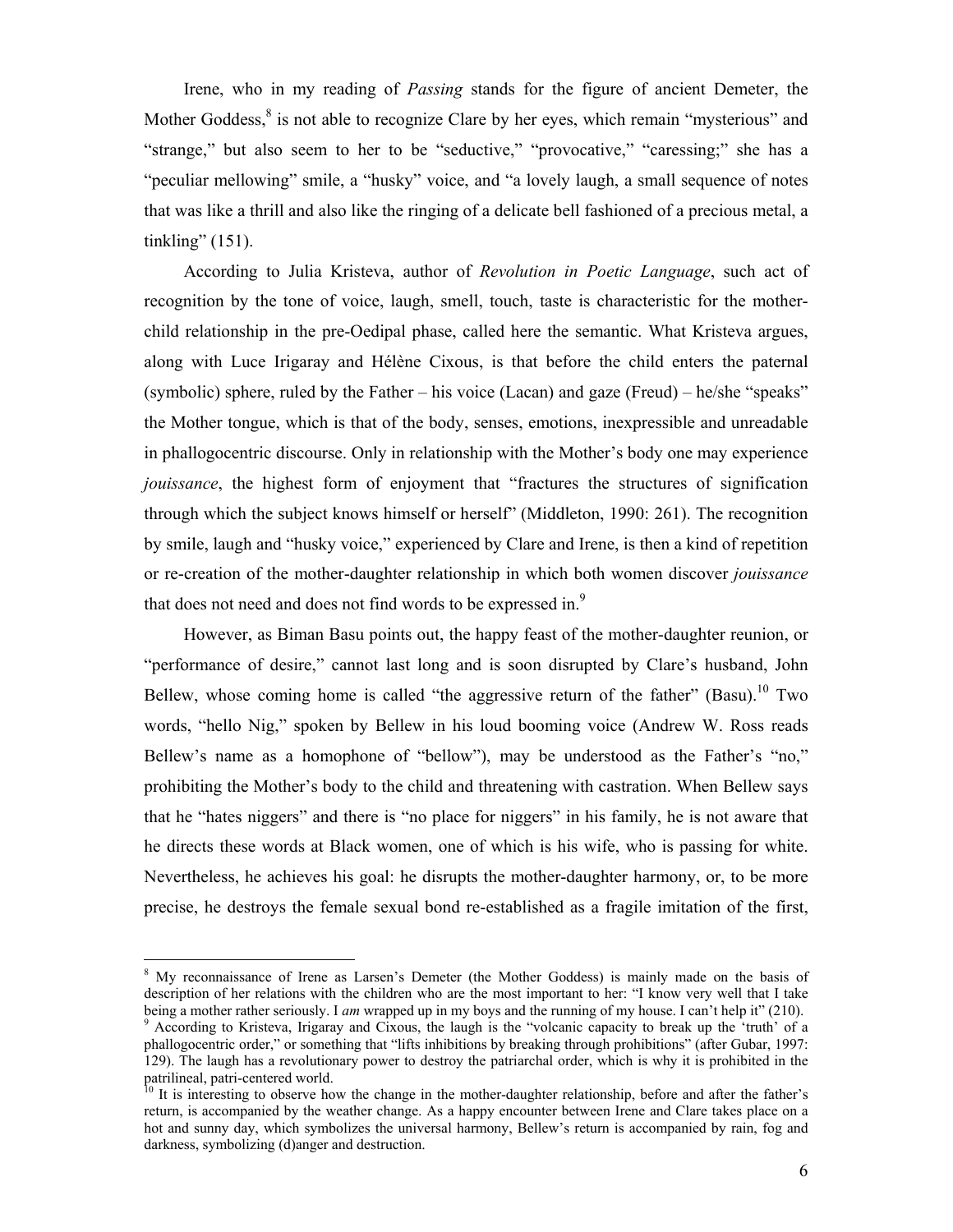created and then forgotten, homosexual attachment.<sup>11</sup> Clare, an object of desire through which the erotic Thing might be recovered, is thus given up by Irene, abandoned in the Name (Law) of the Father. Leaving Clare's party, Irene thinks: "The chances were one in a million that she would ever again lay eyes on Clare Kendry. If, however, that millionth chance should turn up, she had only to turn away her eyes, *to refuse her recognition*" (178; emphasis mine).

According to Irigaray, the myth of Demeter and Persephone, classically read as a victory of life over death, a glorious treatise on rebirth, is one of the most mournful myths of our culture; one that clearly demonstrates women's broken genealogy, women's enslavement in the patriarchal order, loneliness and abandonment, as well as the matricide, which precedes the Freudian patricide.<sup>12</sup> The lost mother and destroyed relationship with her body doom woman to silence, as she forgets the Mother tongue and is not able to speak that of the Father, which is a "foreign language" to her, and issue a denial of her desire. Irene, who, at the sound of Bellew's words, breaks off her relationship with  $Clare<sup>13</sup>$  and represses those (unconscious) impulses, which have not been even defined by and inside her, dooms herself to melancholia, the longing for the lost object of desire, and nostalgia – "a desire constitutively unsatisfied and unsatisfiable because its 'object' simply cannot be defined," and it cannot be defined "because of repression" (Gallop:  $151$ ).<sup>14</sup>

In her book *Speculum of the Other Woman*, Irigaray calls the mother-daughter relationship "the dark continent of the Dark Continent," emphasizing its indefinable character, inaccessible to and unrecognizable by women themselves; depressive. Although Irigaray refers metaphorically to the women's (gender) identity and (sexual) desire rather than literally to Africa,<sup>15</sup> one may combine the two meanings (gender/sexual uncertainty and racial unstable

 $\overline{a}$ 

<sup>&</sup>lt;sup>11</sup> Neil Sullivan explains the meaning of Bellew's words in a slightly different way. According to him, "the invocation of 'nigger,' 'nig' [...] and other racial slurs results in the aphanisis of the subject, for the meanings assigned to these words eclipse the being of the 'racial' subject so named. Lacan refers to this eclipse as the 'fading of the subject' behind the signifier" (Sullivan).

<sup>&</sup>lt;sup>12</sup> Though for the purpose of my examination of the Irene-Clare relationship I recall the myth of Demeter and Persephone, I do not use it literally. Rather than compare the plot of *Passing* with that of the mythic story and trace the similarities between Irene and Demeter, as well as between Clare and Persephone, I focus on the analysis of the women's relations in the patriarchy. I regard the myth of Demeter and Persephone as an allegory of the women's fate in the patriarchal order; the one marked by melancholia, silence, and denial of desire; the one in which the act of either literal or symbolic murder of other woman is considered as a sacrifice made for one's own survival, though turning out to be self-destructive at the end.

<sup>&</sup>lt;sup>13</sup> Sullivan points out that even though Bellew's offensive words are not directed at Irene, which is confirmed by Brian: "[...] the man, her husband, didn't call you a nigger. There's a difference, you know" (Larsen, 184), she is panicked and eager to break off her relationship with Clare in order to protect herself from disappearance, or, using Ralph Ellison's metaphor, from "becoming invisible" (Sullivan). Since Franz Fanon notices, "for black subjects in dialogue with white Other, the answer must always be: 'Turn white or disappear'" (Fanon, 1967:  $100$ ).

<sup>&</sup>lt;sup>14</sup> Butler says that "the loss of the homosexual object requires the loss of the aim *and* the object. In other words, the object is not only lost, but the desire fully denied, such that 'I never lost that person and I never loved that person, indeed never felt that kind of love at all'" (1999: 88).

<sup>&</sup>lt;sup>15</sup> Calling the mother-daughter relationship "the dark continent of the Dark Continent," Irigaray refers to Freud's name for female sexuality, expressed in his famous essay "Femininity" (1933).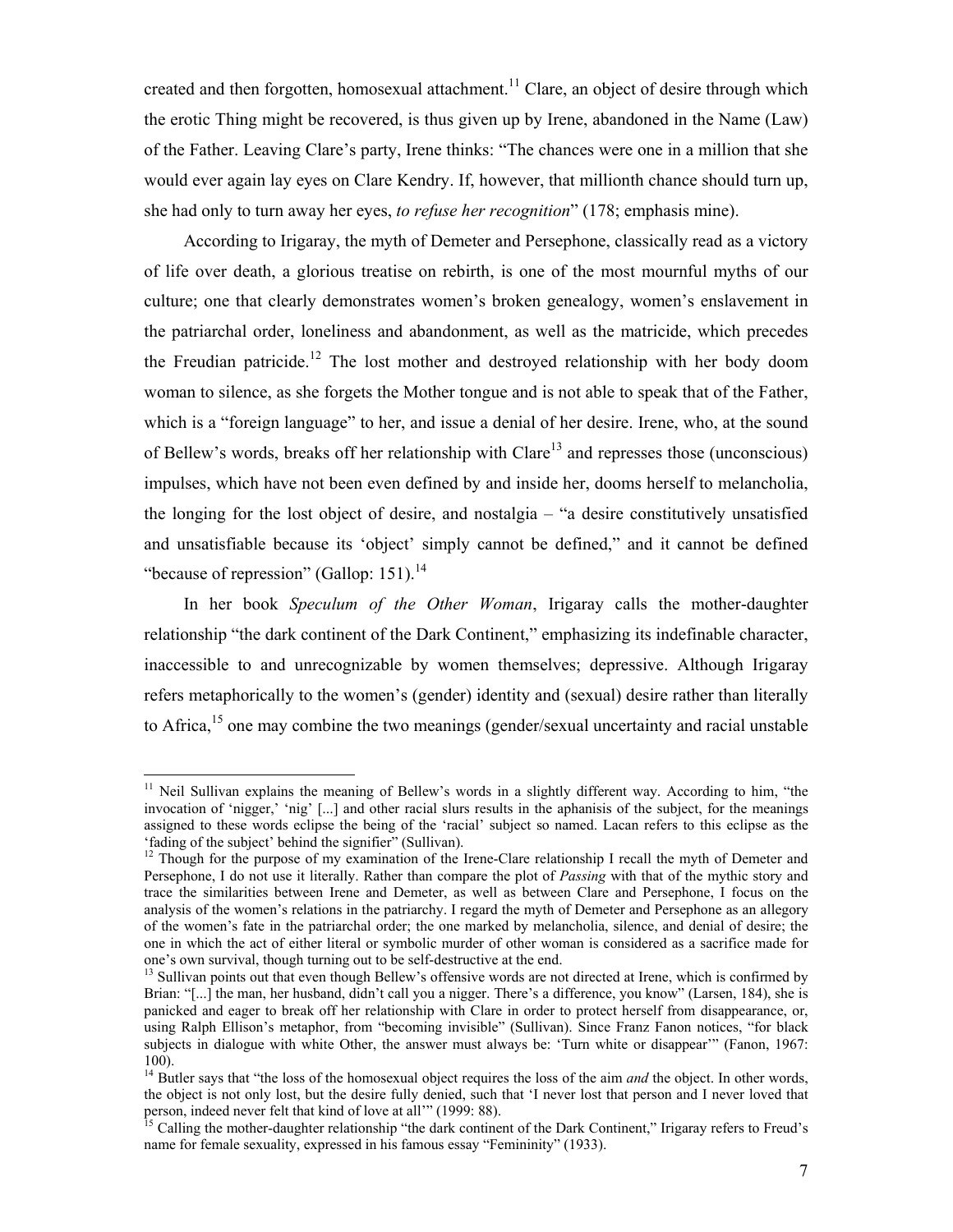identity/unknown background), having in mind the twists and turns of the lives of Larsen's characters, as well as the novel's epigraph from "Heritage" by Countée Cullen: "One three centuries removed/ From the scenes his fathers loved,/ Spicy grove, cinnamon tree,/ What is Africa to me?". In Larsen's novella, Africa, the Dark Continent, stands for the place and time one would like to return, but "the return cannot be imagined because one does not know the 'object'" (Gallop: 151). Like the desire to return to "an earlier state" (maternal), the one of the return to the "Black roots" has to be suppressed, as everything that disturbs white, patriarchal and heteronormative order (undermines trust in Father's authority) is always repressed and prohibited.

Thus the first encounter after twelve years between Clare and Irene not only brings back their childhood memories, but also awakens an indefinable desire, grounded in the act of recreation of the pre-Oedipal mother-daughter relationship, quickly broken in the Name of the Father. The reminiscence of the maternal body, desired though prohibited, combined with that of the Black roots, renounced though yearned for, evokes a sense of loss, especially Irene's: "And all the while, on the rushing ride out to her *father's house*, Irene Redfield was trying to understand the look on Clare's face as she had said good-bye. Partly mocking, it had seemed, and partly menacing. And *something else* for which she *could find no name*. For an instant a recrudescence of that *sensation of fear* which she had had while looking into Clare's eyes that afternoon touched her. A slight *shiver* ran over her" (176; emphases mine). Irene, who chooses the paternal at the cost of the maternal, is not able to define the loss she suffers from because the one has been deeply repressed and Irene cannot find words to name it (a woman cut off from the Mother tongue is speechless in phallogocentric discourse). As Butler puts it, "melancholy results in the failure to displace into words; indeed, the place of the maternal body is established in the body, 'encrypted' [...] and given permanent residence there as a dead and deadening part of the body or one inhabited or possessed by phantasms of various kinds" (1999: 87).

Irene's repressed desire for Clare and, through her, for the lost maternal Black Thing leads her to desperation, which begins with the destruction of Clare's letters and ends with the murder of Clare, aligned with Irene's self-destruction. For Butler, Irene is a sad example of a slave (a victim possibly) who supports the dominant (white, male, heterosexual) order, regardless of its destructive influence on all those defined as "Others:" "[...] this drama displays in all its painfulness the ways in which the interpellation of the white norm is reiterated and executed by those it would – and does – vanquish" (1993: 185). And for Cheryl Wall, passing, read in this context, "represents both the loss of racial identity and the denial of self required of women who conform to restrictive gender roles" (131). It also stands for the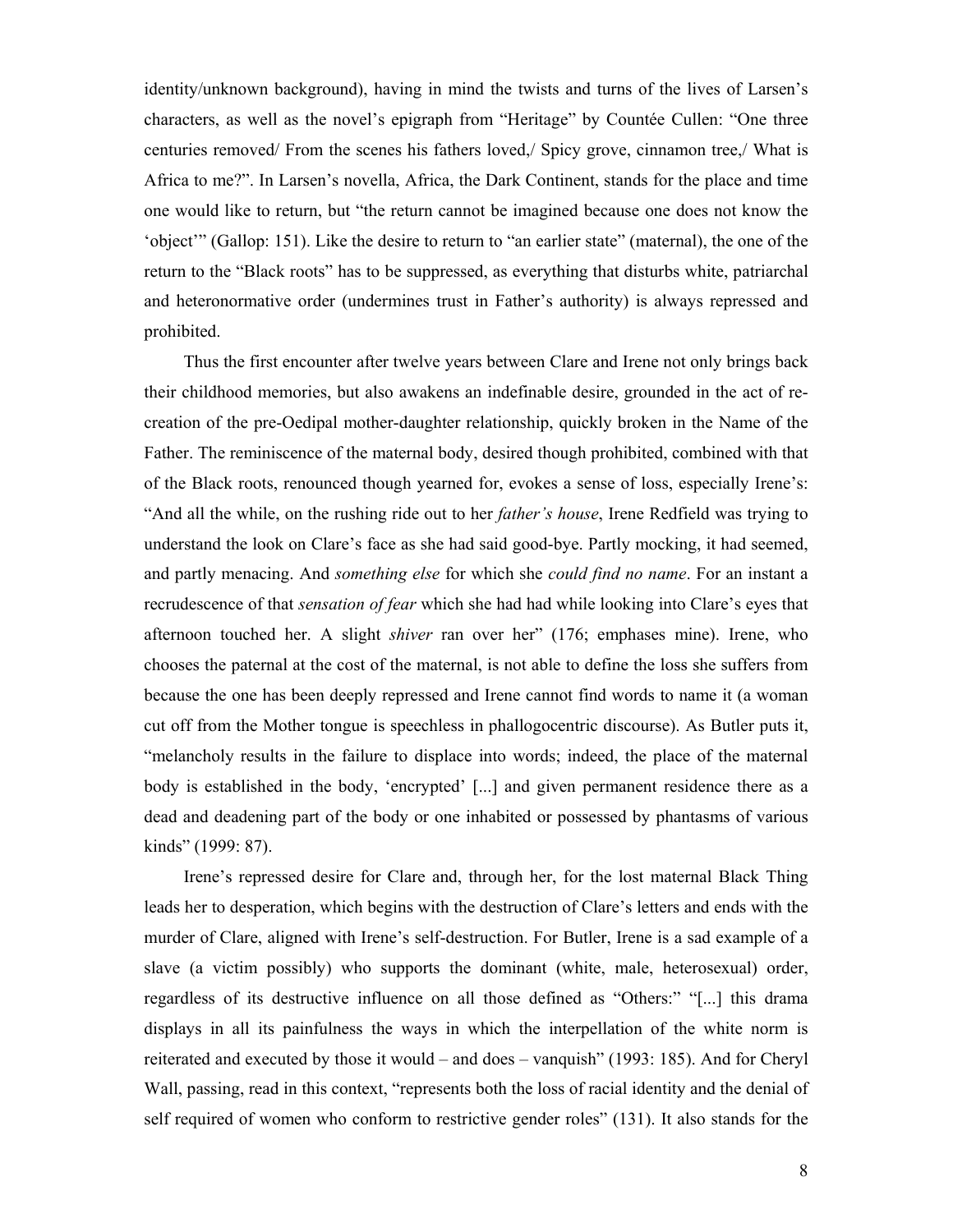passing-off opportunity to re-create the mother-daughter bond, re-establish the primary (homo)sexual attachment, as well as return to "an earlier state" – "a culture known in childhood" (Sheehy).

# **Dilemmas of the Narcissistic Self**

In his reading of Larsen's *Passing*, Neil Sullivan regards the mirror scene in Irene's bedroom as the key one for the characters' fate. When Irene is looking in the mirror, Clare enters, and the presence of the mirror creates an ambiguity concerning the meaning of the phrase "the woman before her," as it could refer both to Clare and to Irene's reflection in the mirror: "For Clare had come softly into the room without knocking, and before Irene could greet her, had dropped a kiss on her dark curls. Looking at the woman before her, Irene Redfield had a sudden inexplicable onrush of affectionate feeling. Reaching out, she grasped Clare's two hands in her own and cried with something like awe in her voice: 'Dear God! But aren't you lovely, Clare!'" (194). For Sullivan, this scene proves the oscillation between Irene's (narcissistic) "desire for Clare and identification with her" (Sullivan).

Read through the lens of the Lacanian theory of the "mirror stage" the scene shows Irene's problems with self-identification and recognition of her own desire. According to Lacan, though the mirror scene is crucial for the origin of the subject (the infant identifies himself or herself as "I," as subject, after seeing his/her image in the mirror), it always involves *méconnaissance*, or misrecognition, because the (idealized) image seen in the mirror is not the self: "The mirror stage is *a drama* whose internal thrust is precipitated from insufficiency to anticipation – and which manufactures for the subject... the succession of phantasies that extends from a fragmented body-image to a form of its totality... and, lastly, to the assumption of the armour of *alienating identity* which will mark with its rigid structure the subject's entire mental development. Thus to break out of the circle of the Innenwelt into the Urnwelt generates the inexhaustible quadrature of the ego's verifications" (Lacan, 4; emphases mine). Being a turning point in the chronology of self, the "mirror stage" involves the subject in a complex and mutually reflective relationship with the "other." Mistaking an image of self for the Other, the subject becomes involved in narcissistic love, the consequence of which is always (self)destruction.

In front of the mirror Irene adopts Clare as her ideal image, the image superior to her own ("Clare Kendry was just a shade too good-looking" (198)), though bearing resemblance to that of her own. Yet, like in the classic Lacanian "mirror stage," Irene mistakes herself for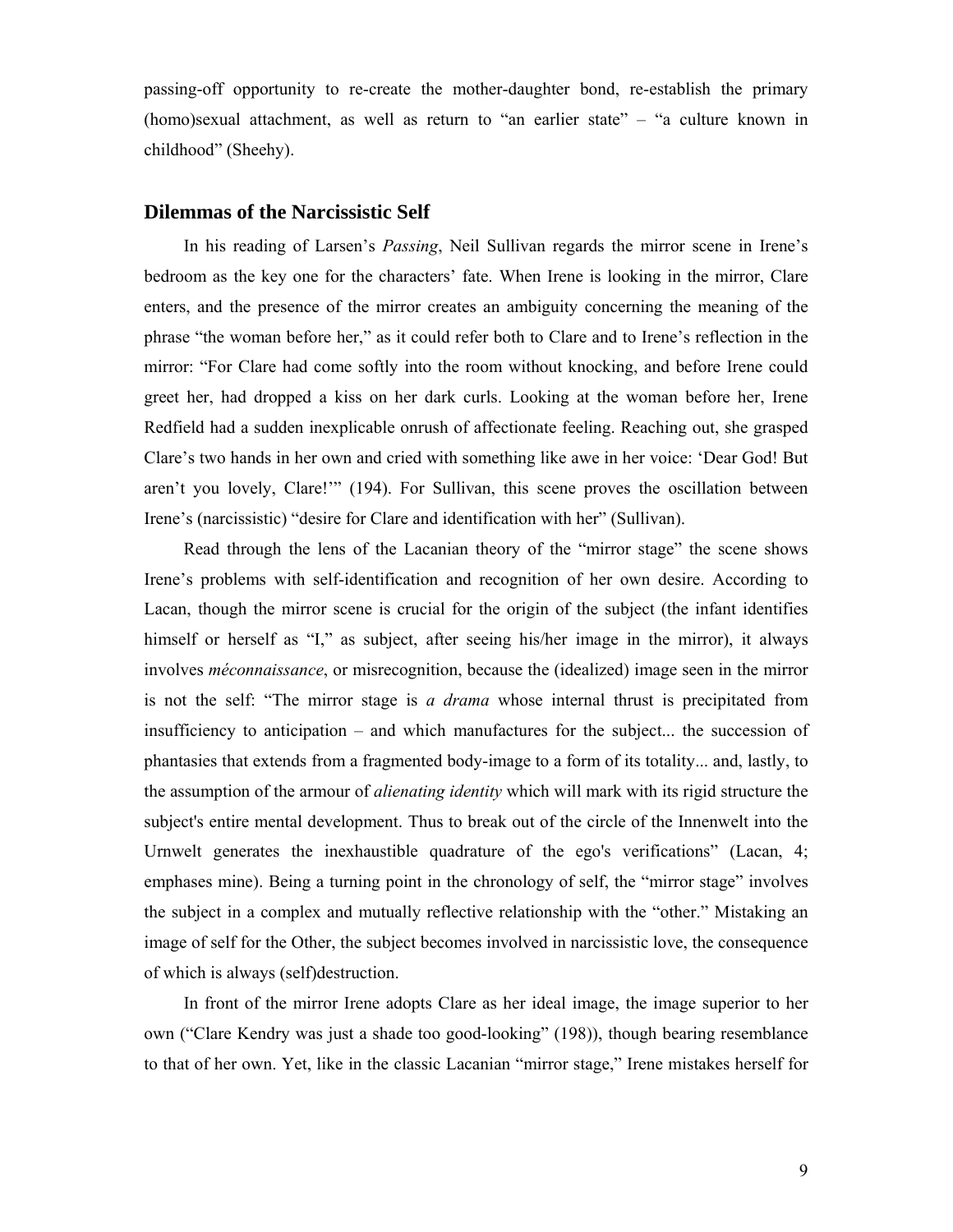Clare.16 The consequence of the mistake is a blend of admiration and mistrust, love and hatred, as well as a sense of guilt evoked by the combination of those emotions. At one moment Irene has the feeling that Clare and her "were strangers. Strangers in their ways and means of living. Strangers in desires and ambitions. [...] Since childhood their lives had never really touched" (192), but the other moment the feeling is gone and Irene cannot help giving into Clare's wishes: "She was angry with herself and with Clare. But more with herself [...]. Clare, it seemed, still retained her ability to secure the thing that she wanted [...]. About her there was some quality, hard and persistent, with the strength and endurance of rock, that would not be beaten or ignored" (201).

There is something in Clare that makes her desirable though frightening at the same time ("Clare Kendry. Stepping always on the edge of danger" (143); "[...] a little mysterious and strange, someone to wonder about and to admire and to pity" (209)). Irene does not know what it is ("seductive smile"?, "husky voice"?, "hypnotic eyes"?<sup>17</sup>) and cannot even define her own desire, the one of controlling/mastering Clare, devouring her, becoming (with) her. The "strange" relationship between Irene and Clare is described in terms of "an illicit love-affair" (194), as well as a combination of "joy" and "vexation" (208). The sense of lack and indefinable loss accompanies this relationship and casts a shadow over it.<sup>18</sup>

In the second crucial mirror scene, instead of Clare's, Irene meets the eyes of Brian. This is when she finds out (or suspects rather) that Brian and Clare have an affair. This is also when she discerns that her own image is separate from that of Clare's, or, in other words, that "between them the barrier was just as high, just as broad, and just as firm as if in Clare did not run that strain of black blood" (192): "In the mirror before her she saw that he was still regarding her with that air of slight amazement. [...] For a long minute she sat in strained

 $\overline{a}$ 

<sup>&</sup>lt;sup>16</sup> This situation may also be examined and explained in terms of what Freud calls "the uncanny," here "the double," whose source is the primary narcissism of the child, its self-love. In early childhood this produces projections of multiple selves. By doing this the child insures his/her immortality. But when it is encountered later in life, after childhood narcissism has been overcome, the double invokes a sensation of the uncanny – a return to a primitive state. But Freud also relates the double to the formation of the super-ego. The super-ego projects all the things it represses onto this primitive image of the double. Hence the double in later life is experienced as something uncanny because it calls forth all this repressed content. (Freud, 2003).

<sup>17</sup> According to Catherine Rottenberg, what makes Clare so desirable to Irene, as well as distracting, is her "counterhegemonic performance of 'blackness,' which can be seen as an attempt to reevaluate the desirability of 'desiring to be black.'" As whiteness (the white way of life) is what Irene aspires to, Clare's "wild desire" to return to the Black community seems bold and attractive though strange. Clare proves that passing is possible and works in both ways. It is a "hazardous," "dangerous business," yet extremely exciting, and Irene becomes seduced by the idea of it.

<sup>&</sup>lt;sup>18</sup> Interestingly, all Larsen's female characters are defined in terms of (uncontrollable) desire, being a symptom of lack (Sullivan). But while some of them are able to name it and make an effort to fulfill it (for example, Clare is ready to "do anything, hurt anybody, throw anything away" to "get the things [she] wants badly enough" (210)), the others blindly search for the reasons of their pain and often choose the wrong ways to ease it (for example, Helga Crane of *Quicksand* (1928), "done with soul-searching" (Larsen, 121), literally gives up her life when she marries a preacher from Alabama and gives birth to five children). Finally, there are characters who totally deny their desire/lack/loss, the method of which edges them slowly to self-destruction (this is the case of Irene).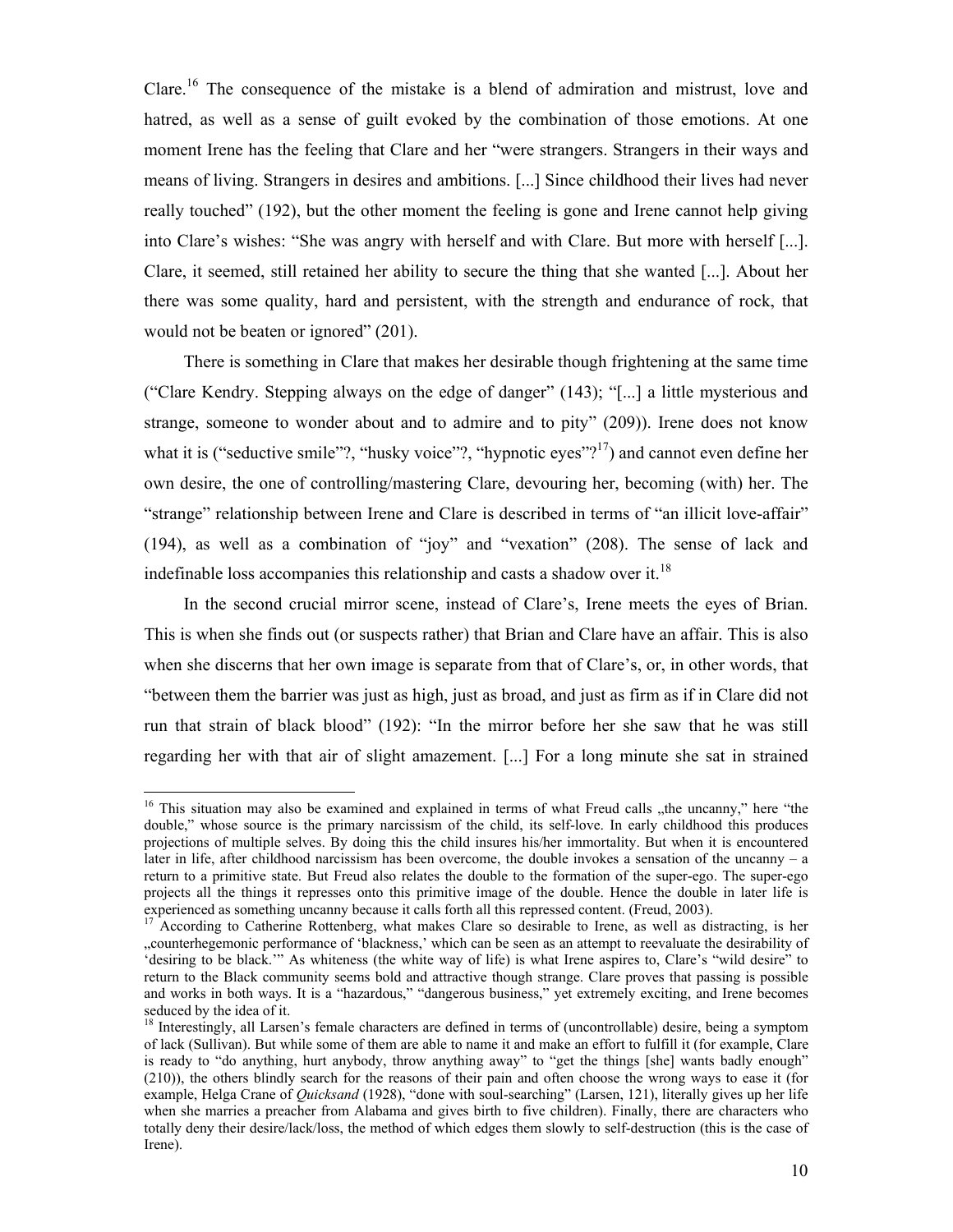stiffness. *The face in the mirror vanished from her sight, blotted out* by this thing which had so suddenly flashed across her groping mind. Impossible for her to put it immediately into words or give it outline, for, prompted by some impulse of self-protection, she recoiled from exact expression" (217-218; emphasis mine). What Irene sees in the mirror now is her own face, the self unaccompanied by the "shadow of an object" (Freud), unmasked, naked, revealing its own impotence and fear.

According to Butler, an alleged affair between Clare and Brian acts only as a pretext for an unresolved conflict between Irene and Clare, or, to be more precise, for Irene's inner battle against herself, and Brian acts only as a surrogate object for Irene's desire for Clare: "Irene passes her desire for Clare through Brian; he becomes the phantasmatic occasion for Irene to consummate her desire for Clare, but also to deflect from the recognition that it is *her* desire which is being articulated through Brian" (1993: 179). Irene cannot admit that it is Clare whom she secretly desires for, as deeply internalized prohibition (that of the super-ego which works as a moral agency watching over the ego) halts her. Instead, she uses the alleged affair to crush the enemy, whom, she suspects, is Clare: "[...] she was very tired of Clare Kendry. She wanted to be free of her, and of her furtive comings and goings. If something would only happen..." (224).

What is interesting in Freud's (and those following him) notion of melancholia is the fact that the object of desire evokes not only the self's unfulfilled (unhappy) love and longing but hatred as well, which at the end turns out to be the hatred against oneself: "I love that object [...], but even more so I hate it; because I love it, and in order not to lose it, I imbed it in myself; but because I hate it, that other within myself is a bad self, I am bad, I am nonexistent, I shall kill myself" (Kristeva, 11). Loving Clare, Irene at the same time hates her, as she hates the part of herself that is responsible for the longing for the prohibited object. The loss, lack and constant mistaking herself for Clare and Clare for herself evokes Irene's frustration, which bursts out with a huge strength: "It was gone, leaving in its place *an almost uncontrollable impulse* to laugh, to scream, to hurl things about. She wanted, suddenly, to shock people, *to hurt* them, to make them notice her, to be aware of her suffering" (219; emphases mine). At one moment a certain plan takes shape in Irene's head, the one of "ridding her forever of Clare Kendry"  $(225)$ .<sup>19</sup>

 $\overline{a}$ 

 $19$  According to Catherine Rottenberg, Irene's main problem, which she is not able to deal with successfully, is her racial identity, or, to be more precise, her being torn between her identification with Blackness and desire to be white. Since "white racist regimes create a distinct bifurcation between identification and 'desire-to-be,' [...] certain subjects are encouraged to privilege and thus desire attributes associated with whiteness, but currently these same objects are forced to identify as black" (Rottenberg). As whiteness circulates as an ideal, Irene desires it and aspires to be white, though never admits it openly (for example, she occasionally passes for white, as well as conforms her way of life to the norms of white society). At the same time she carries "the burden of her race"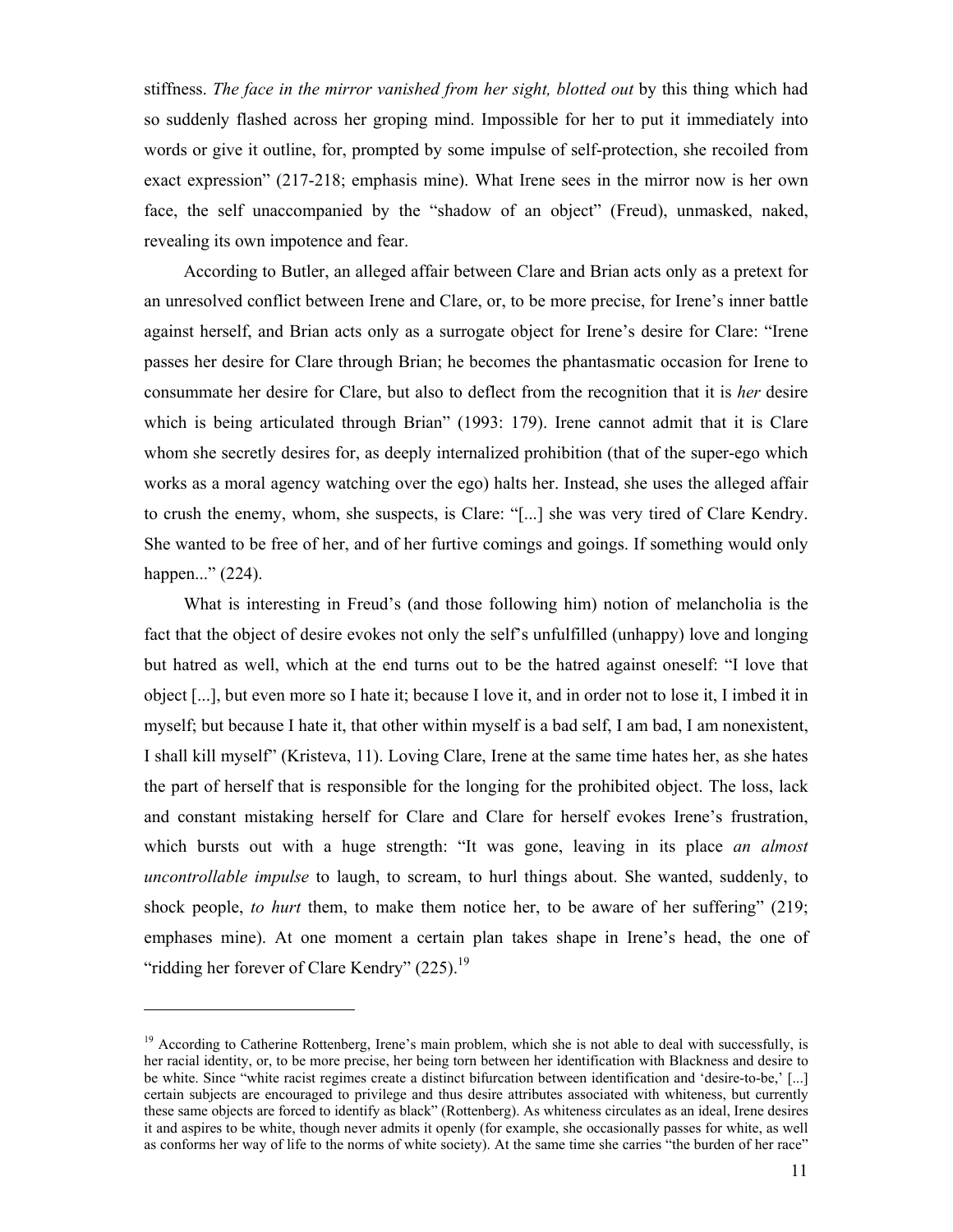As for the melancholic the desire to kill the object of love alternates with a deeply rooted need to protect it, Irene is not able to decide at once whether and how to get rid of Clare. Neil Sullivan observes that before killing Clare physically (and he is sure that a murder indeed took place), Irene symbolically destroys Clare's body by tearing her letters to pieces and smashing a white china teacup. Yet she still shudders with fear to reveal Clare's secret: "She drew a quick, sharp breath. [...] Strange, she had not before realized how easily she could put Clare out of her life! She had only to tell John Bellew that his wife– No. Not that!" (225). Hiding behind "the burden of race," she secretly wants to save Clare, to give her protection. That is why she "refuses recognition to John Bellew," when she meets him in the street. Still not ready for definite separation from Clare, Irene dreams of setting her free, though, at the same time, she is aware that she cannot allow this: "If Clare was freed, anything might happen" (236).

According to Kristeva, "depressive persons cannot endure Eros, they prefer to be with the Thing up to the limit of negative narcissism leading them to Thanatos. They are defended against Eros by sorrow but without defense against Thanatos because they are wholeheartedly tied to the Thing" (20). Irene has to kill Clare because only this act will allow her to survive, and, paradoxically, save Clare. If Clare dies, Irene wins back her own "security," "tranquility," and assurance that her secret (desire for Clare) remains unrevealed; ridding herself of Clare, she rids herself of the Other, the uncanny double, with whom her life has been alternated since childhood. Obviously, Clare's secret remains safe too, as her death puts an end to the "hazardous," "dangerous business" of passing. In that context, as Butler notices, "passing carries the double meaning of crossing the color line and crossing over into death: passing as a kind of passing on" (1993: 183).

As Martha J. Cutter and Biman Basu observe, Clare has to die because in the society adhering to "stiff divisions" and "distinct boundaries" there is no place for "exotic hybrids" and "fluid identities" like her. According to Judith Butler and Neil Sullivan, she cannot survive because, as the Other, she represents everything that undermines trust to (white, heterosexual) Father's authority: "racial crossing," "sexual infidelity" etc. Yet, as both Butler and Sullivan point out, Irene is also not able to escape from her own destiny, aligned closely with that of Clare's: "One moment Clare had been there, a vital glowing thing, like a flame of

and attempts to fulfill the "duty" to the Black community she feels a part of; however, she never really considers Blackness as "desirable." Before encountering Clare, Irene is able to reconcile these internal contradictions, but when Clare enters her life, Irene realizes that she cannot exist between Blackness and whiteness. Making Blackness "desirable" (Rottenberg) and, what is more, demonstrating that one does not need to stick to his or her racial/gender/sexual identity (Cutter), Clare destroys Irene's internalized and perfectly balanced order. Unlike Helga Crane, "unable to mediate between these two inadequate constructs [the Afro-American, as well as the American experience – A.M.]," and becoming thus "a psychological exile" (Wall, 117-118), Irene Redfield has to repress her own uncertainties in order to win back her tranquility. The murder of Clare, who remains the main reason of her sense of ambiguity, is to be a way out of Irene's identity dilemma.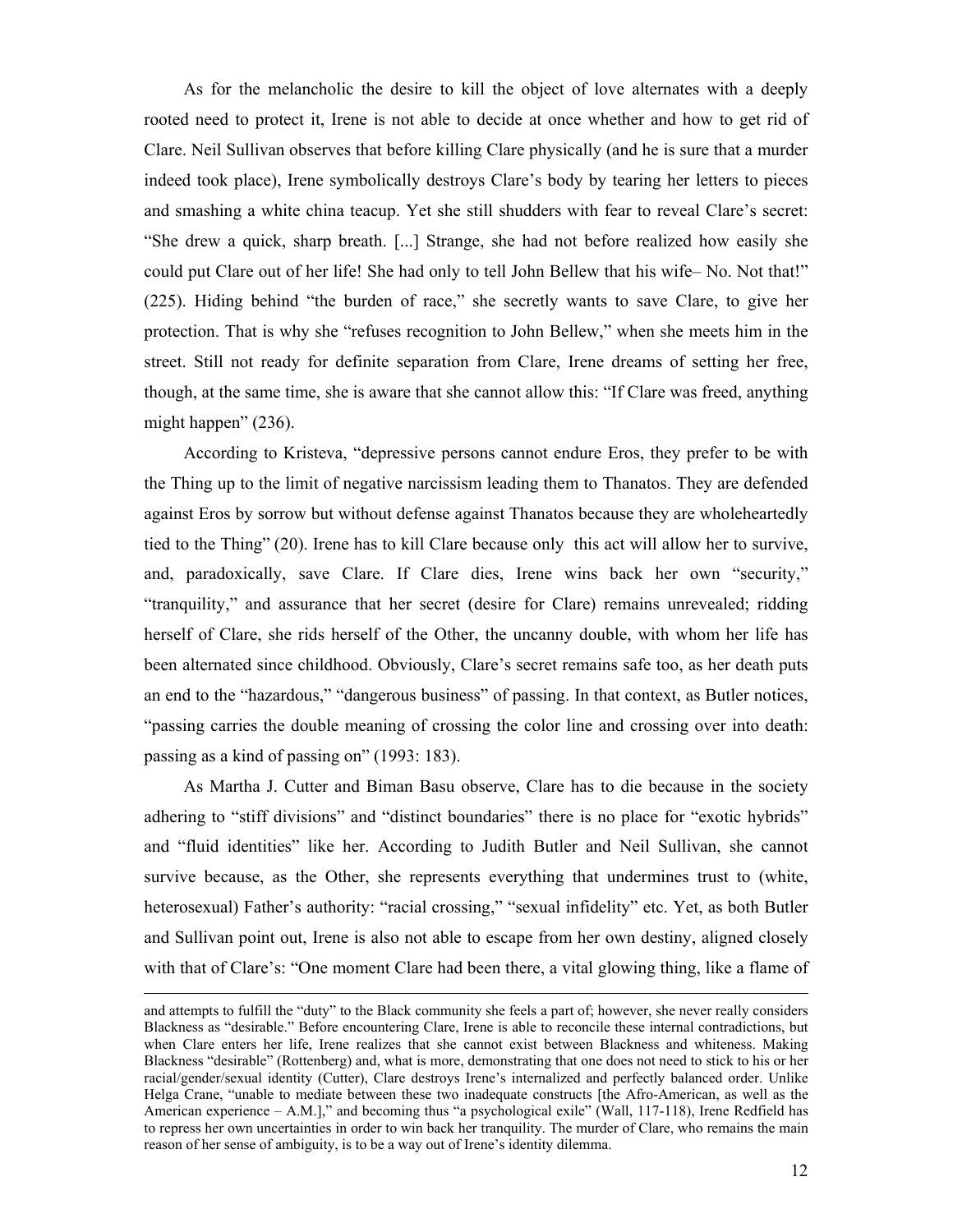red and gold. The next she was gone" (239). Sullivan reads Irene's faint at the end of the novel as her symbolic death, bearing a striking resemblance to Clare's literal death: "Her quaking knees gave way under her. She moaned and sank down, moaned again. Through the great heaviness that submerged and drowned her she was dimly conscious of strong arms lifting her up. Then everything was dark" (242). This shows that in case of the melancholic person the destruction of the other is always connected with self-destruction, as the self cannot live without the other.<sup>20</sup> For the lives of those two are alternated – Clare is Irene's dearest lost object, her own image reflected in the mirror – they are forced to endlessly repeat their "performance of masochist desire" (Basu). And if Kristeva is right, "desire to cause the other's death [...] can be narrated as a sexual desire to joy in rival or to give her jouissance. For that reason, depression appears as the veil of a *blank perversion* – one that is dreamed of, desired, even thought through, but unmentionable and forever impossible. [...] Melancholia's unbounded activity [...] secretly cathexes perversion in the most inflexible feature of the law – constraint, duty, destiny, and even the fatality of death" (82).

According to Butler, Irene's attempt to support the Father's order and to maintain *status quo* (by ridding of the Other who threatens it) symbolizes women's (here Black lesbians') enslavement and self-destruction in patriarchal (white, heterosexual) society. Even though one may read Irene's act of killing Clare as "desire to give her jouissance," one has to remember that jouissance is indefinable in phallogocentric discourse, unrecognizable and unspeakable away from the maternal sphere (which is lost forever). In other words, Irene's act is, as befits the melancholic, a "suicidal mission,"<sup>21</sup> squandering the chance to establish "the alternative" world," where the "queering rage" would no longer be turned against the self and the other, both female, but against social regulatory norms with deathly rituals they engage women (Butler, 1993: 185).

#### **Antigone's Kinswomen**

<sup>&</sup>lt;sup>20</sup> Kristeva observes that the melancholic person is a "split subject," "disintegrated body" that constantly "falls into pieces" (18). In his analysis of the ending of *Passing*, Sullivan confirms this observation noticing that "Irene herself shatters once Clare actually experienced corporal disintegration, for she cannot 'separate... herself from Clare Kendry'" (Sullivan). In other words, the I constructed with great care during the mirror stage is now doomed to "the aggressive disintegration," meaning the return to chaos.

<sup>&</sup>lt;sup>21</sup> Similar "suicidal mission" is undertaken by Helga Crane who marries the poor Alabama preacher and gives birth to five children, burring herself in a place she does not belong to and living a life that is not her own. Neil Sullivan, referring to *A Spy in the Enemy's Country* by Donald Petesch, finds a parallel among the fates of Clare, Irene, and Helga Crane: "The violence done to the self in *Quicksand* becomes the violence done to the other in *Passing*. And Helga Crane's sinking into quicksand becomes Clare Kendry's fall to her death. The wrenchings of racial ambivalence and desire are violently stilled." After Petesch, Sullivan observes that "Irene's violence is like Helga Crane's self-destructiveness. Though projected eternally, Irene's actions issue from her own internal conflicts and ultimately end in her own destruction" (Sullivan).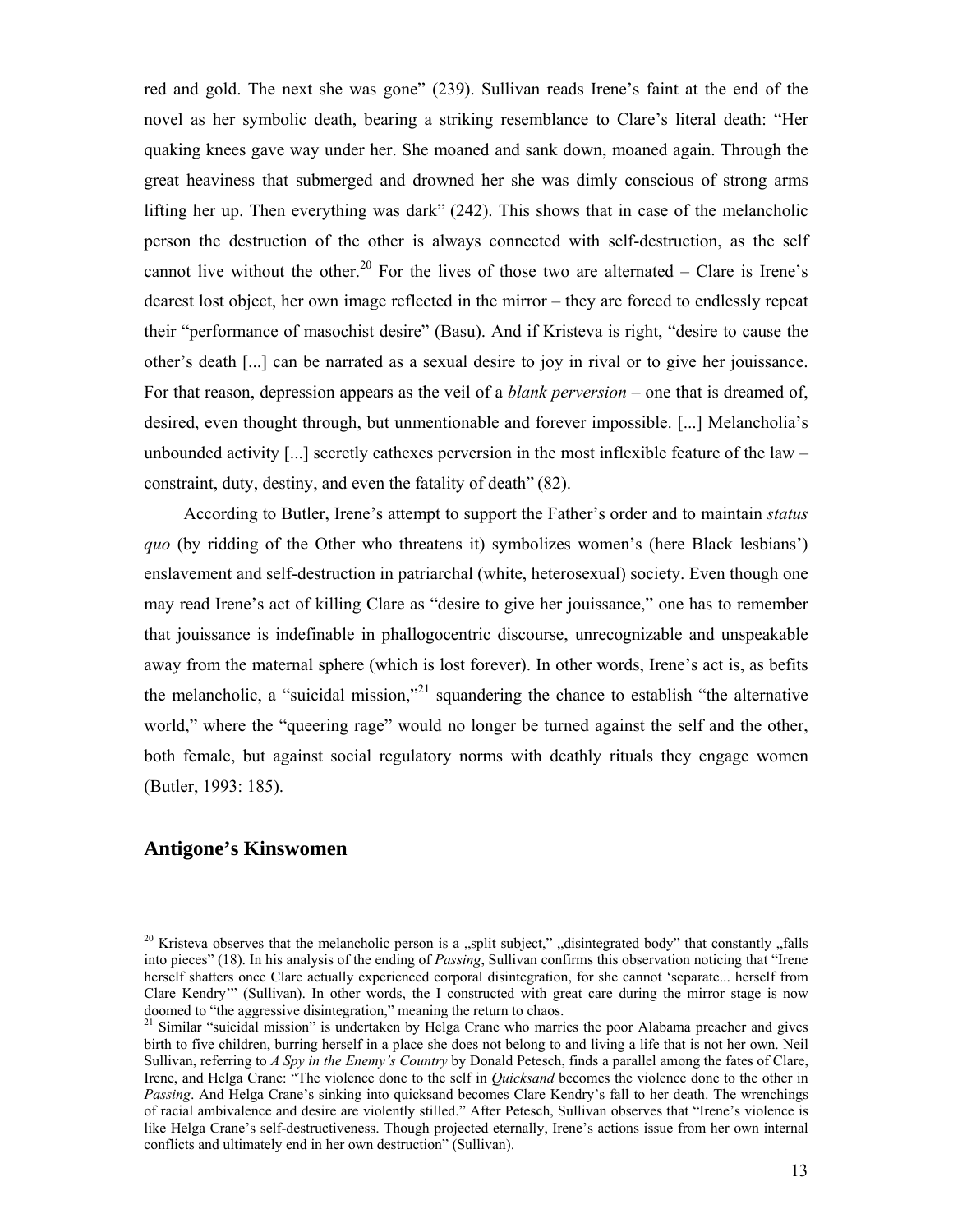For Luce Irigaray, the myth of Antigone like that of Demeter and Persephone shows clearly that the women's genealogy has been broken. Replacing her mother Jocasta within patriarchal structures (becoming not only Oedipus' darling but his guide as well), Antigone cannot identify with her but by death. However, this self-destructive gesture means the woman's voluntary exclusion from the society, as well as her symbolic annihilation. Supporting the Father's order, Antigone becomes the guardian of other women and their social death.

According to Agata Araszkiewicz, the author of *Wypowiadam wam moje życie. Melancholia Zuzanny Ginczanki* [*I Declare You My Life. Melancholy of Zuzanna Ginczanka*] (2001), dedicated to the life and artistic work of the Polish-Jewish poetess of the interwar period, killed by the Nazis, Antigone stands for a symbol of the woman's melancholia. Separated from her mother, disinherited, she is doomed to loneliness and suffers from a feeling of alienation. Her return to the motherland is impossible ("the dark continent"), and the fatherland remains a foreign country to her.

Nella Larsen's life and artistic work was part of Antigone's heritage. As the daughter of a Danish immigrant mother and an African American father, Larsen was doubly marginalized in American society, but when her mother remarried a white man, Larsen found herself even more excluded from the family. Cheryl A. Wall writes that "along with the alienation experienced at home, she was ostracized at school and in the neighborhood" (91). Wherever she went (college, Denmark), whatever she did (working as a nurse, librarian, writer), whoever she met (Black or white), "her status as outsider remained unchanged" (91). The accusation of plagiarism after the publication of a short story, "Sanctuary," in 1930, was such a shock to her that she decided to remain anonymous until her death in 1964. As Judith Butler has put it, Larsen slipped into "such a living death" (1993: 185), just like the characters of her novels – Irene of *Passing* and Helga Crane of *Quicksand*. In the context of her life, the titles of her two famous novels take on a new meaning, as Wall notices: "Like 'quicksand,' 'passing' is a metaphor of death and desperation, and it is similarly supported by images of asphyxiation, suffocation, and claustrophobia" (131).

The shadowy portrait of Larsen's life suggests many parallels between her and her fictional characters. Like them, she suffered from unnamable loss and indefinable desire, experienced lack and exclusion; persistently tried to understand that "disturbing strangeness within herself: being one's own stranger – being split" (Araszkiewicz, 178): "Frankly the question came to this: *what was the matter with her?* Was there, without her knowing it, *some peculiar lack* in her? Absurd. But she began have a feeling of discouragement and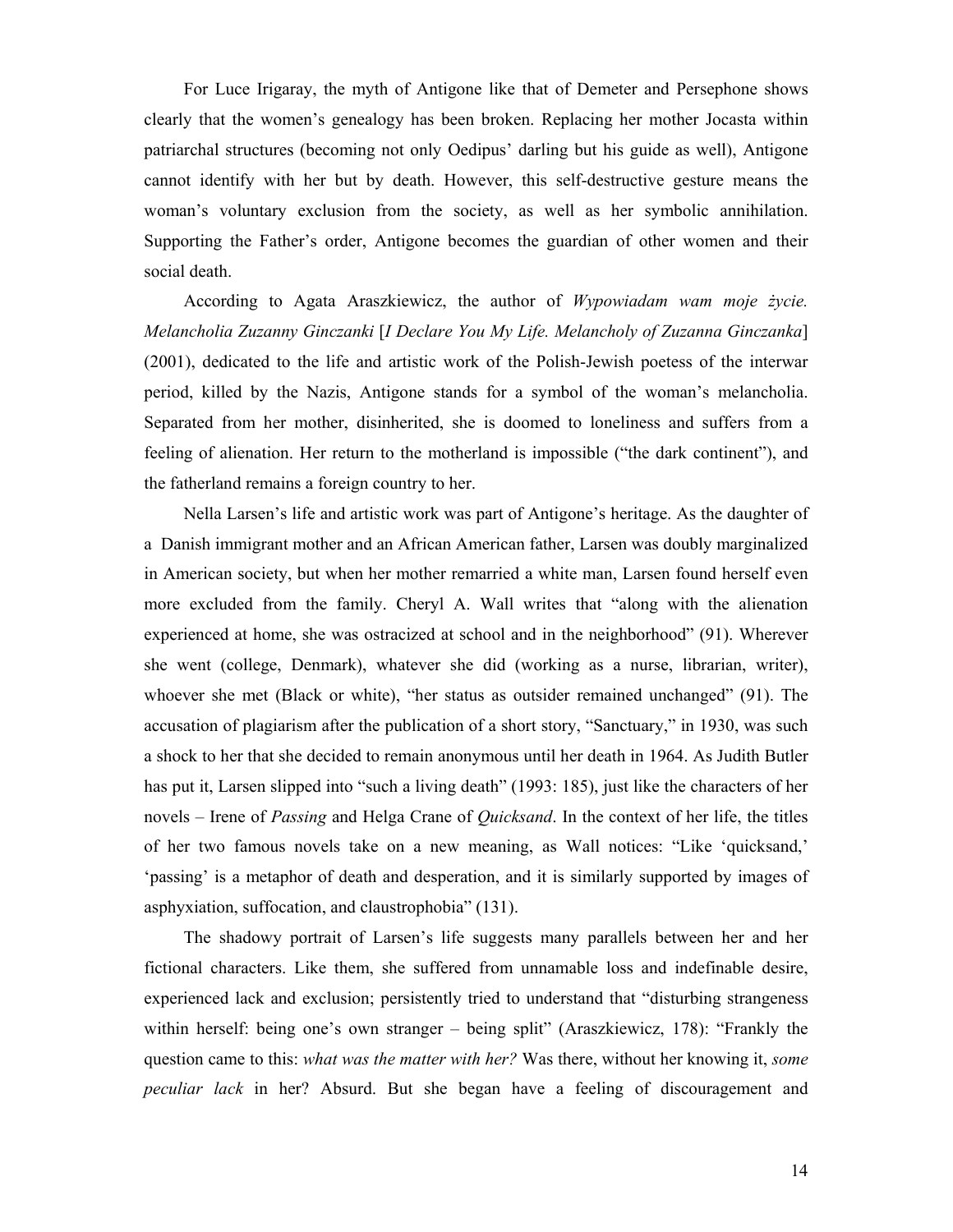hopelessness. Why couldn't she be happy, content, somewhere?" (Larsen, 81; emphases mine).

According to Kristeva, the answer to those questions could easily be learnt from her own face: "the Face of the Stranger," with its "inner boundary, a constant invitation to an inaccessible journey that does not know its own destiny" (Araszkiewicz, 179). These words relating to Zuzanna Ginczanka<sup>22</sup> may undoubtedly concern Nella Larsen as well. What the Jewess Ginczanka once said: "I am like a Negro," the Mulatta Larsen could paraphrase and refer to herself: "I am like a Jew." And both were women. And for the strangers, others, "[the] bespangled lute/ bears the *Black Sun* of *Melancholia*" (Nerval, "El Desdichado"), which comes like "death inevitable/ like the needle circulating in veins" (Ginczanka, "Strangeness").

# **Bibliography**

 $\overline{a}$ 

Araszkiewicz Agata, *Wypowiadam wam moje życie. Melancholia Zuzanny Ginczanki* [*I Declare You My Life. Melancholy of Zuzanna Ginczanka*], Warszawa: Fundacja OŚKa, 2001.

Basu Biman, Hybrid Embodiment and an Ethics of Masochism: Nella Larsen's *Passing* and Sherley Anne Williams's *Dessa Rose***,** *African American Review*, Fall, 2002.

Butler Judith, *Gender Trouble. Feminism and the Subversion of Identity*, New York-London: Routledge, 1999.

Butler Judith, "Passing, Queering: Nella Larsen's Psychoanalytic Challenge." *Bodies That Matter. On the Discursive Limits of "Sex"*, New York-London: Routledge, 1993.

Cheng Anlin Anne, *The Melancholy of Race: Psychoanalysis, Assimilation, and Hidden Grief*, New York: Oxford UP, 2001.

Cutter J. Martha, "Sliding Significations: 'Passing' as a Narrative and Textual Strategy in Nella Larsen's Fiction." *Passing and the Fictions of Identity*, ed. E. K. Ginsberg, Durham: Duke UP, 1996.

Davis W. Andrew, Constructing Identity: Race, Class, Gender, and Sexuality in Nella Larsen's *Quicksand* and *Passing*, Connecticut College, 2006.

Fanon Frantz, *Black Skin, White Masks*, trans. Ch. L. Markmann, New York: Grove, 1967.

 $^{22}$  In many details, Zuzanna Ginczanka's life resembled that of Nella Larsen's. Born in 1917, she was a daughter of a Jewish couple living in Poland. Her parents divorced right after her birth and moved to the West; her father worked as an actor in Berlin and then in Hollywood; her mother remarried a Czech brewer and moved to Spain. Ginczanka was brought up by her grandmother. She was a gifted poetess, heart and soul of the Warsaw interwar artistic circles; by friends called a "Zion star," a "Jewish gazelle." According to Agata Araszkiewicz, Ginczanka's fate indeed resembled the fate of a fading star. Having eye-catching Jewish features, Ginczanka spent all of World War II in hiding (Warsaw, Cracow, Lvov). Unfortunately, she was caught and executed by a firing squad in December 1944, a few months before the liberation. She is the author of a single volume of poetry, *O centaurach* [*On Centaurs*], 1936.